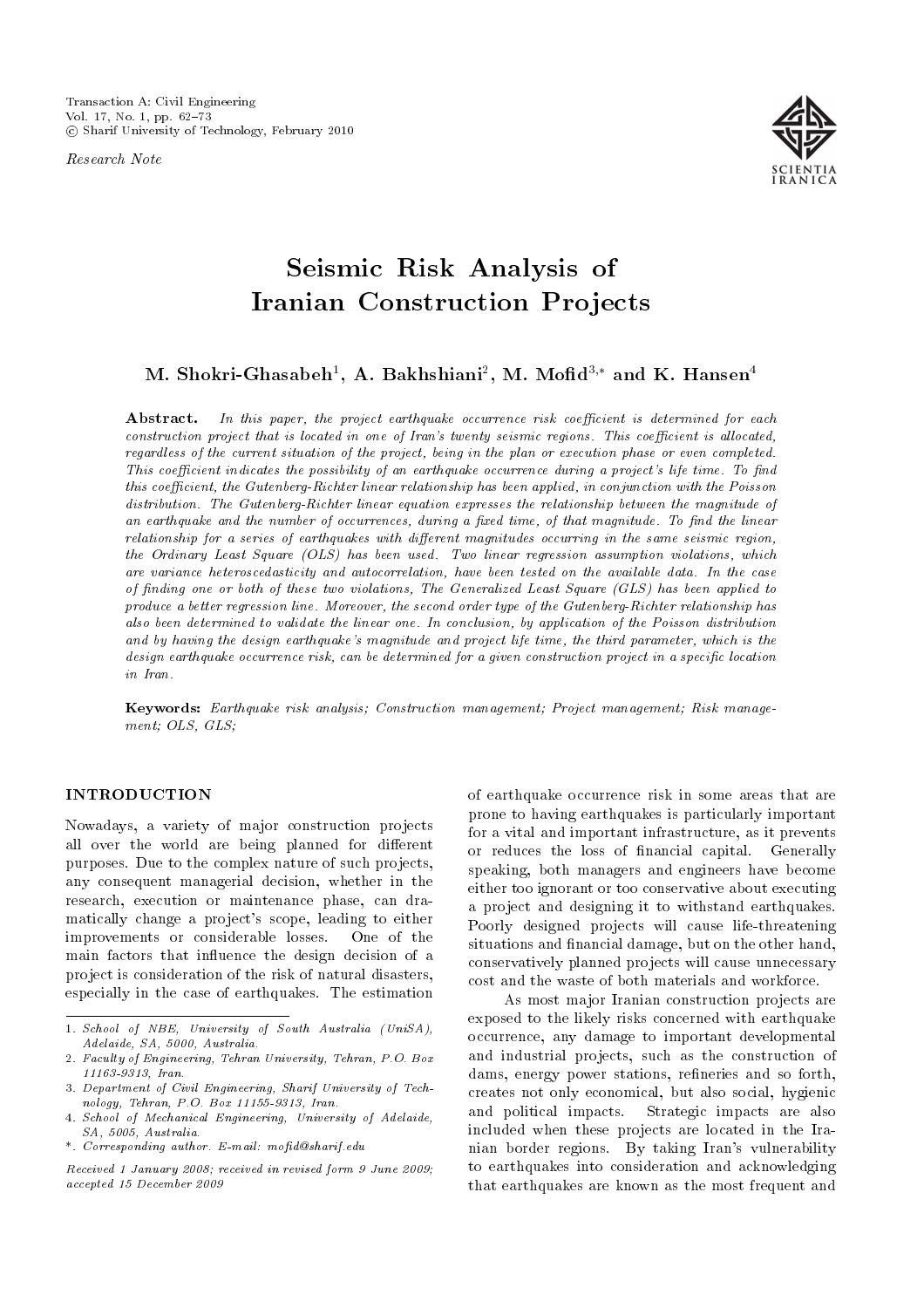Seismic Risk Analysis of Iranian Construction Projects 63

destructive natural disaster in Iran, it is evident that an assessment of the risk of earthquake occurrence is imperative. Indeed, a specific construction project undertaken in Iran can be more efficiently designed and managed if the earthquake occurrence risk, as a very crucial natural type of project risk, is addressed.

#### Iran and Earthquakes

Iran is situated in an area that is geologically and tectonically prone to earthquakes, called the Alpe-Himalayan belt or the Alpide. This area starts from the East of Asia, passes through Indonesia and Myanmar, North of India, Pakistan, Afghanistan, Iran and Turkey extends up to the Mediterranean Sea and, finally, to the Southwest of Europe. This region is circled in Figure 1. In spite of having a few shallow depth earthquakes, this area is known for medium depth earthquakes, which are a result of volcanic activity [1]. Specifically, as mentioned by Fattahi et al. [2], Iran is one of the most seismically active regions in this area, with numerous destructive earthquakes recorded both historically and instrumentally. As presented in Figure 1, Iran is coloured completely red, which indicates that this part of the world is very vulnerable to seismic activity (i.e. earthquakes).

## Research on the Earthquake Occurrence Risk in Iran

Various research methods have been applied to evaluate the earthquake risk in Iran, and one of these methods is statistical-based research. Statistical-based research on the data of previous earthquakes collected from a given region can be contributed to two specialized branches of civil engineering: earthquake and construction management. Some similar research topics were previously undertaken by foreign and local researchers under the earthquake engineering branch of science (i.e. [3-9]). In regard to management, so far there has been little research on earthquakes as a project natural risk. In this paper, earthquakes are researched under the construction management concept to show the importance of the application of earthquake risk



Figure 1. Iran in the world map of natural hazards.

in construction management. The result establishes a meticulous criterion to consider in a project's structural and execution plan. By means of the usage of some statistical tests, such as second order regression, GLS and the Poisson statistical model, as suggested by the authors, researchers can increase the accuracy of earthquake occurrence risk calculations.

# EARTHQUAKE OCCURRENCE POSSIBILITY DETERMINATION BY MEANS OF STATISTICAL MODELS

## Magnitude of an Earthquake and Its Number of Occurrences: The Relationship

The best possible equation that can be used to describe the relationship between the number of earthquake occurrences and their magnitude was suggested by Gutenberg and Richter [10], which is a linear relation as follows:

$$
\log(N) = A - bM,\tag{1}
$$

where  $N$  is the number of earthquakes over a defined time interval of magnitude greater than, or equal to  $M$ , and  $A$  and  $b$  are constant coefficients, which differ from one area to another. By considering the number of occurrences of earthquakes with different magnitudes over a fixed time interval, i.e. 100 years ago until now, A and b can be determined by means of a method such as an OLS (Ordinary Least Square) line. As an example, Banisadr [3] determined the following general regression line for all earthquakes in Iran:

$$
\log(N) = 5.79 - 067M.\tag{2}
$$

The correlation coefficient, which is a positive number, shows the accuracy and validation of the regression line. The closer the correlation coefficient is to unity, the more accurate the regression line is. In statistical calculations, whether linear or non-linear, researchers always tend to move the correlation coefficient closer to 1, in order to obtain a more precise regression calculation. In addition, the relationship between earthquake magnitude and the logarithm of its reoccurrence over a defined time interval can be interpreted in another way by means of a second order relationship, as follows:

$$
\log(N) = A + bM + CM^2,\tag{3}
$$

where,  $A$ ,  $b$  and  $C$  can be either positive or negative constants. This relationship usually produces a better correlation coefficient than the linear model, although this second order relationship is in fact a curve, which tends toward a linear relation by having a very small  $C$  coefficient.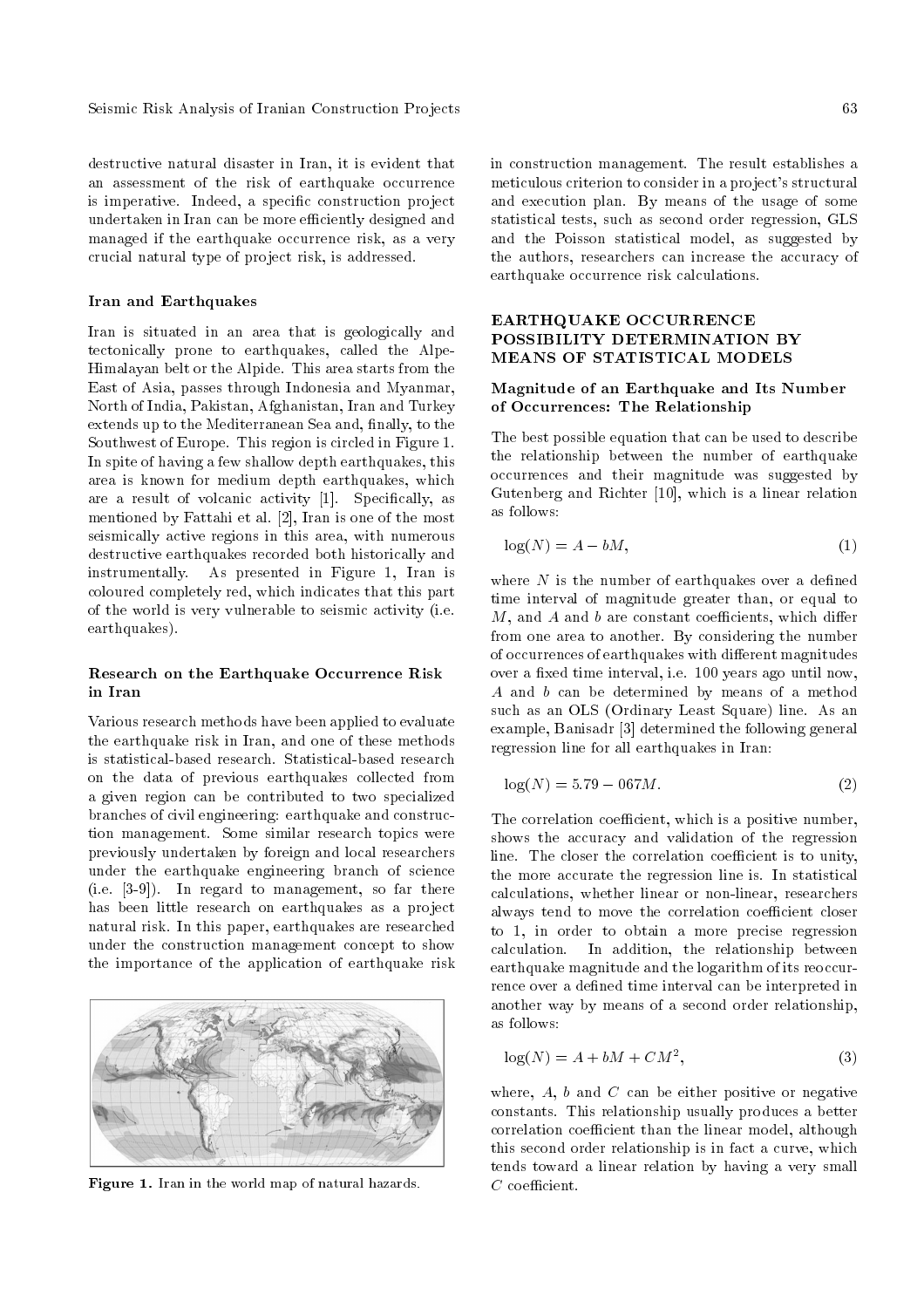#### Seismic Regions of Iran

Iran has been classified differently by various Iranian and non-Iranian researchers in regard to its tectonic regions. For instance, Berberian [4], Stoklin [7] and Takin [8] divided Iran into 4, 9 and 4 seismic areas, respectively. On the other hand, Nowroozi [5] categorized Iran into 23 seismic areas in a thorough research work. The authors of this research applied Tavakoli's [9] seismic classification, which categorizes Iran into 20 seismic regions. The use of this classification is justied, as it accurately takes into consideration the tectonic structure of each area and ensures that each region includes one or more major active earthquake faults.

#### The Application of the Poisson Distribution

In the next stage of the research, a mathematical distribution model can be applied to estimate the probability of an earthquake's occurrence. Different models have been used for this purpose by different researchers. However, the Poisson model is considered as the most popular because of its simplicity [1]. In general, the Poisson model is expressed as follows [11]:

$$
P_T(n,t) = \frac{(Nt)^n \cdot e^{-Nt}}{n!},\tag{4}
$$

where,  $P_T(n,t)$  is the percentage of occurrences of n earthquakes with magnitudes greater than or equal to M over the time interval, t. As mentioned by Bargi [1], this model can be simplied for the occurrence of only one earthquake, with a magnitude greater than or equal to  $M$  over the time interval of  $t$ , as follows:

$$
P_T(t) = 1 - e^{-N \cdot t}.\tag{5}
$$

Therefore, by applying the Poisson distribution and by knowing the project's life period  $(t)$  and the possibility of an earthquake's occurrence  $(P_T(t))$ , the parameter N and, consequently, the magnitude of an earthquake that might possibly strike the project during its life period, can be determined. The main objective is to find the most intense earthquake that could possibly strike a project during its lifetime in order to design the project based on that possible earthquake.

#### Earthquake Magnitude Scales

There are four main earthquake magnitude scales, which are known as body-wave magnitude  $(mb)$ , surface-wave magnitude  $(Ms)$ , local magnitude scale  $(Ml)$  and moment magnitude scale  $(Mw)$  [12]. Currently, the Mw parameter is the most reliable and important scale for earthquake magnitude. However, there are few earthquakes in Iran that have been measured by  $Mw$  and this scale has not been used to determine their magnitudes. Moreover, there is not enough research in Iran on how to convert other earthquake magnitude scales to  $Mw$ . The second most reliable scale is the surface-wave magnitude  $(Ms)$ . On the other hand, the body-wave magnitude  $(Mb)$ has been used to show the magnitude of most of the earthquakes recorded in Iran, especially since 1963. Since  $Mb$  is not a suitable scale for seismic study and estimation of earthquake occurrence [13], it is necessary to find a scientific-based relationship between these two magnitude scales in order to interpret all earthquake statistics with one scale which is  $Ms$ . Mirzaei [13] introduced a general relationship between  $Ms$  and  $Mb$ as follows:

$$
Ms = d.Mb + c,\t\t(6)
$$

where  $d$  and  $c$  are constant coefficients. Mirzaei [13] also suggested some converter equations concerning four general areas in Iran (Table 1). To match Mirzaei's classication, some of Tavakoli's [9] 20 seismic regions are allocated to Mirzaei's 4 general divisions by the authors. The results can be found in the left column of Table 1. Therefore, by means of these equations, the body-wave magnitude  $(Mb)$  can be converted to surface-wave magnitude  $(Ms)$ .

## INVESTIGATION ON THE VIOLATION OF THE LINEAR REGRESSION **ASSUMPTIONS**

## Variance Heteroscedasticity

According to Judge et al. [14], all regression models are based on a series of assumptions and linear regression methods, including Ordinary Least Square (OLS), which also require the validity of some initial

Table 1. Conversion relationships proposed by Mirzaei [13] (the event regions are matched by the authors).

| <b>Event Regions</b>                                       | $M_S - M_b$ Relationship | Magnitude Range         |  |
|------------------------------------------------------------|--------------------------|-------------------------|--|
| Zagros $(9, 10, 11, 12, 13)$                               | $M_S = 1.79 M_b - 4.32$  | $4 \leq M_h \leq 6.2$   |  |
| Azarbaijan-Alborz-Kopedagh<br>(14, 15, 16, 17, 18, 19, 20) | $M_S = 2.01 M_b - 5.28$  | $4 \leq M_b \leq 6.2$   |  |
| Central and eastern parts $(4, 6, 7, 8)$                   | $M_S = 2.00 M_b - 5.28$  | $4.1 \leq M_h \leq 6.2$ |  |
| Mokran region $(1, 2, 3, 5)$                               | $M_S = 1.58M_b - 3.11$   | $4 \leq M_h \leq 5.9$   |  |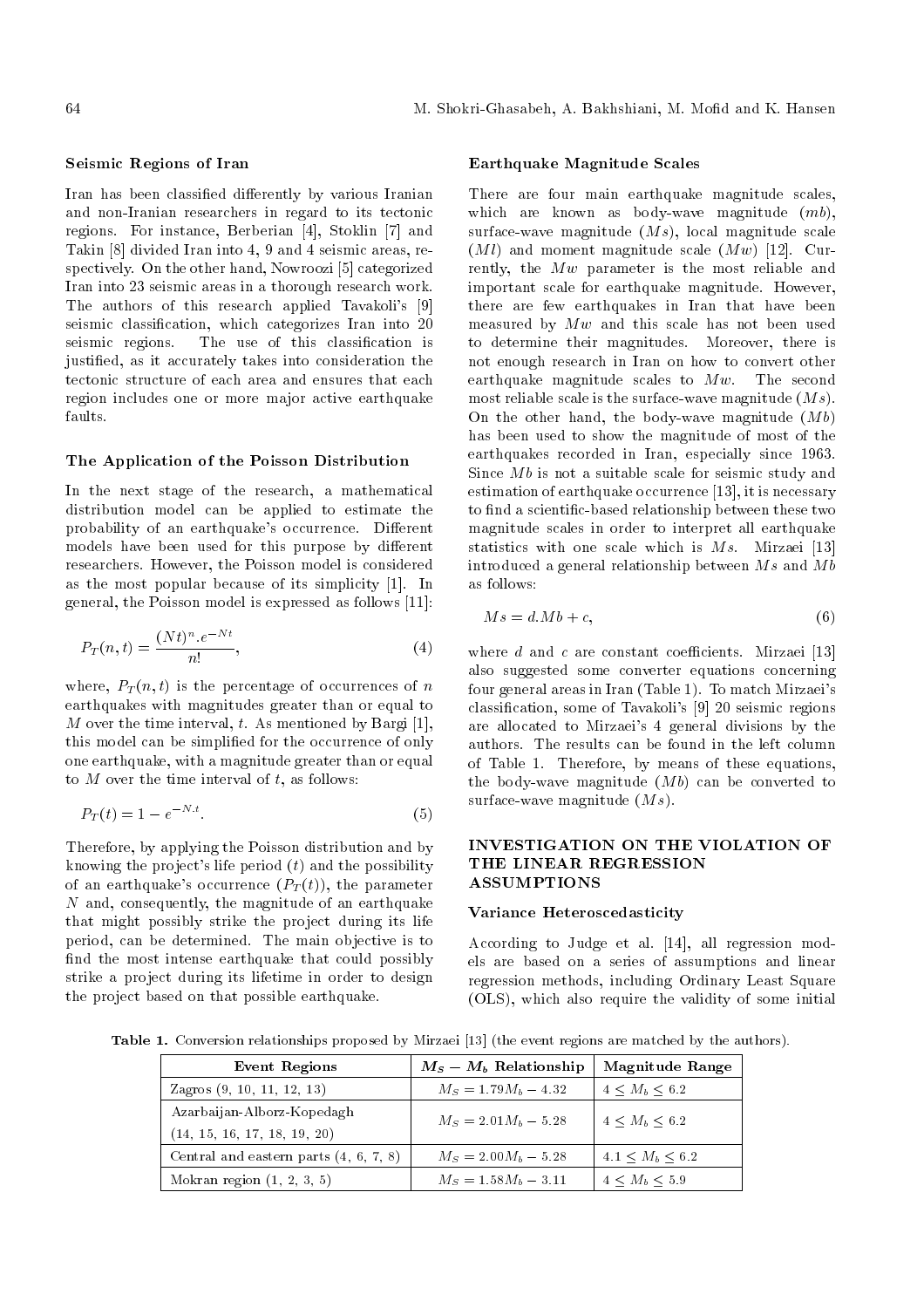assumptions. One of these assumptions is the existence of variance homoscedasticity, which indicates that each data set has a variance equal to the other data sets. Variance homoscedasticity is statistically defined as follows [15]:

$$
E(U_i^2) = \sigma_i^2. \tag{7}
$$

If a statistical test proves that data variance homoscedasticity exists, it implies that the OLS method is applicable and the results will be precise. However, if the test shows the existence of data variance heteroscedasticity (difference of variances), then OLS will not be valid and another method, called the Generalized Least Square (GLS) method, should be applied. In GLS, the main relationship is transformed into other relationships that cover the homoscedasticity of variance. Therefore, after this transformation, the researchers are able to analyze the new relationship by OLS.

#### Variance Heteroscedasticity Identification

To identify variance heteroscedasticity, some methods, which have been studied and designed by different researchers and are based on professional statistical methods, are more often applied. The most reliable and applicable test is the Goldfeld-Quandt test, which includes four stages. The interpretation factor for this test is  $\lambda$ , which presumably follows the F distribution and must be compared to the critical  $F$  parameter yielded from this distribution. In fact, heteroscedasticity exists if  $\lambda$  is greater than F and, in this case, the GLS method should be applied. Conversely, if  $\lambda$  is less than F, the Ordinary Least Square model is applicable, on account of variance homoscedasticity. As described above,  $\lambda$  follows the F statistical distribution and, if the number of records is high, it can also follow a normal distribution.

#### Problem Solution

A common problem is that the variances are usually unknown. To solve this problem, the following threestage solution is considered [15]:

 An assumption is made to establish a relationship between variance and the mathematical expectation  $(E)$  of squares of residuals of the main relationship, such as:

$$
E(u_i^2) = \sigma^2 X_i,\tag{8}
$$

$$
E(u_i^2) = \sigma^2 / X_i^2,\tag{9}
$$

$$
E(u_i^2) = \sigma^2 / X_i,
$$
\n(10)

$$
E(u_i^2) = \sigma^2 / X_i^2. \tag{11}
$$

- The main relationship is then transformed into a relationship with homoscedasticity, which can apply OLS.
- Linear regression is calculated using OLS for the data set.

After adopting all three different relationships between variance and mathematical expectation, the resulting regression lines should be tested in regard to their accuracy. To validate the accuracy of the new regression lines, correlation coefficients should be calculated. The closer the correlation coefficients are to 1, the more reliable the adopted relationship between variance and mathematical expectation will be.

#### Auto-Correlation

Absence of autocorrelation is the other important assumption of linear regression models. This means that linear regression models are based on the assumption that the residuals  $(u_i)$  are dependent on one other. On the other hand, autocorrelation as an assumption violation means that the residuals of an observation are completely independent from the residuals of other observations.

According to Gujarati [15], the relation between residuals is as follows:

$$
U_t = \rho U_{t-1} + \varepsilon_t,\tag{12}
$$

where,  $\rho$  is a coefficient that linearly relates two consecutive residuals.

#### Autocorrelation Identification

There are a few different statistical tests that can be applied to discover the existence of data autocorrelation. The most famous identification test is called the Durbin-Watson,  $d$ , test. It is known as the  $d$ test, since the determinant parameter is introduced as d. Once the d parameter is found, and by having three factors, including the number of data sets, the condence level percentage and explanatory variables, two other constants of  $d_U$  and  $d_L$  are derivable from the Durbin-Watson table. According to Table 2, by comparing d against  $d_U$  and  $d_L$ , the existence of either negative or positive autocorrelation can be proven.

Table 2. Autocorrelation identification according to the Durbin-Watson table.

| Condition                 | Result                      |
|---------------------------|-----------------------------|
| $0 < d < d_L$             | Positive autocorrelation    |
| $d_L < d < d_U$           | No positive autocorrelation |
| $4-d_L < d < 4$           | No autocorrelation          |
| $4-d_U \leq d \leq 4-d_L$ | No negative autocorrelation |
| $d_{U} < d < 4 - d_{U}$   | Negative autocorrelation    |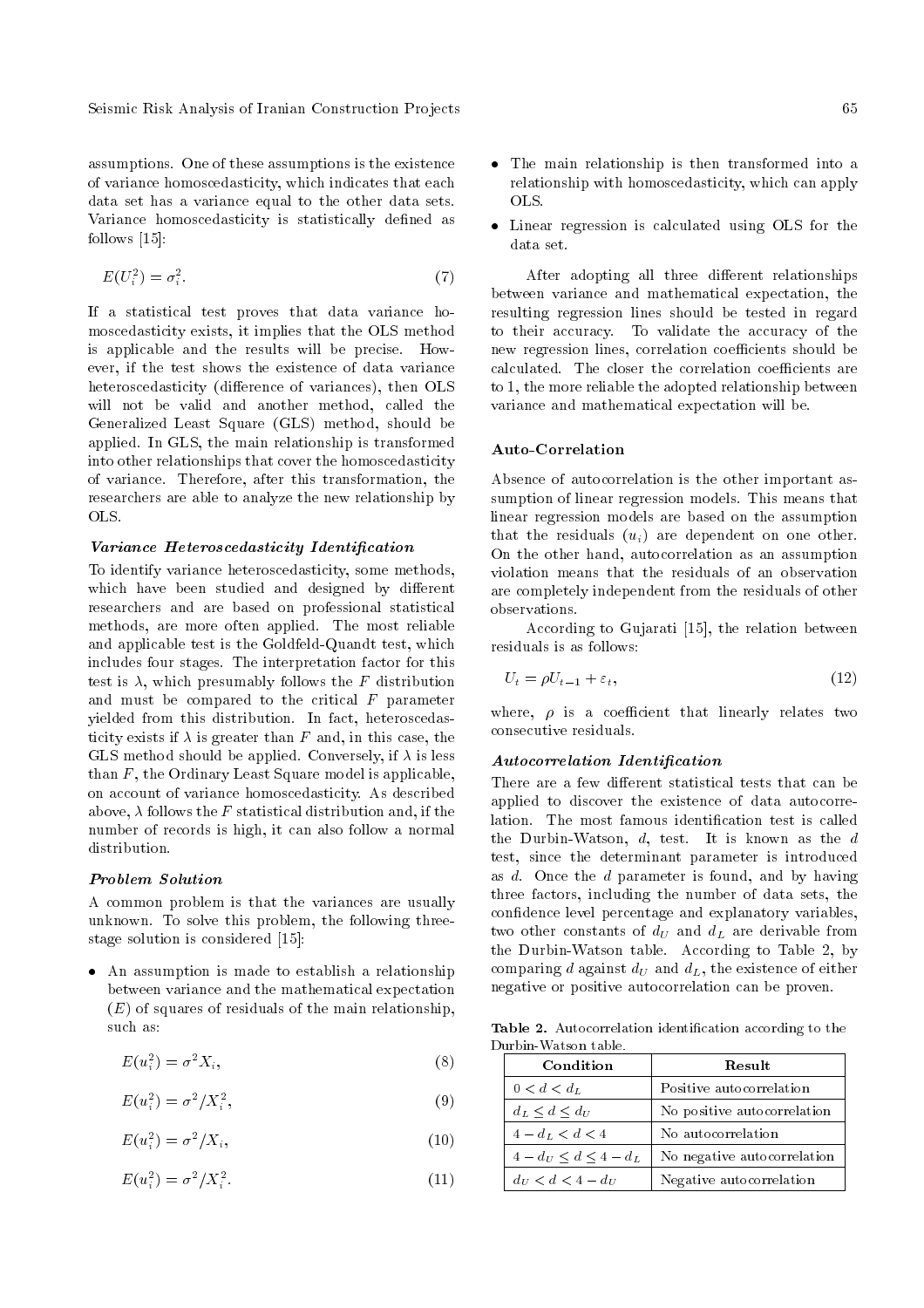# Problem Solution

GLS is the definite solution of autocorrelation in which the main relationship is transformed into another relationship that does not have autocorrelation and, therefore, can be analyzed by OLS. Generally,  $\rho$  is unknown and, instead, must be replaced by a new coefficient. Different researchers have proposed different methods for determining  $\rho$ . However, the Durbin-Watson d test is the most popular method and is formulated as follows [15]:

$$
\hat{\rho} \approx 1 - \frac{d}{2},\tag{13}
$$

where  $d$  is the parameter determined from the Durbin-Watson test. The symbol  $\hat{\rho}$  is not equivalent to  $\rho$ , but is an estimation of this parameter. Also, in cases where the amount of data is low, another equation for  $\rho$ , which is given by Theil-Nagar, is applicable. With use of the parameter  $\rho$ , the line equation, which has no autocorrelation, can be written. As a result, OLS regression can be applied, since the new relationship has the regression assumption. To check the efficiency of the new line, its correlation coefficient should be compared with the initial line. The closer the correlation coefficient is to 1, the more reliable the new line will be.

# CASE STUDY: RESEARCH ON IRAN'S EARTHQUAKES

## Data Collection: Iran's Earthquake Statistics

Statistical data concerning earthquakes in Iran can be collected from a variety of different resources. These include books on Iran's earthquakes, comprised of historical and updated editions such as Berberian [16]. In addition, seismography stations that record earthquakes sometimes publish their data on specific seismology websites. In this investigation, data from 11539 earthquakes was collected by the authors, which was recorded from 1904 to the end of November 2007 (over 103 years). Many of the recorded earthquakes were

measured by either  $Mb$  or  $Ms$  magnitude scales and some of them were measured by both. Earthquakes that were measured neither by  $Mb$  nor  $Ms$ , were eliminated from the list. As a result, 4302 earthquakes were chosen to be analyzed. These earthquakes were consequently allocated to all 20 seismic regions of Iran, according to their occurrence location. The results are presented in Table 3. To facilitate the process, the converter relationships suggested by Mirzaei [15], derived from Table 1, were utilized to unify all the magnitude scales to conform to the Ms scale. The next step was to select earthquakes with a higher accuracy. The earthquakes that were recorded between 1904 and 1964 are less accurate than the ones recorded after 1964, due to the primitive nature of the equipment that existed before 1964. Therefore, to increase the accuracy of earthquake data used in this research, the earthquakes with a magnitude (original Ms or the converted  $Mb)$  greater than or equal to 5 were chosen from among those which occurred between 1904 and 1964. On the other hand, for earthquakes that occurred after 1964, those with a magnitude (original Ms or the converted  $Mb)$  greater than or equal to 4 were chosen. The total number of earthquakes meeting all criteria was 2007, which were allocated to one of the 20 seismic regions of Iran mentioned earlier.

In the next stage, earthquake magnitudes from 4 to 7 Richter were sorted incrementally by an interval of 0.5 Richter (Table 4) and 0.3 Richter (Table 5), and earthquakes were allocated to these magnitude intervals. The advantage of using 0.3 increments over 0.5 increments is that the amount of data is more ideal for the application of statistical tests. In the next stage, both ordinary linear regression and second order regression were applied to the data for all twenty seismic regions of Iran, including the data based on both 0.5 and 0.3 Richter increments. Due to the statistical tailor-made nature of the data based on 0.3 Richter increments, the results from this data set will be analyzed through statistical tests in a further

| Region         | Number of<br>Earthquakes | Region | Number of<br>Earthquakes | Region  | Number of<br>Earthquakes |
|----------------|--------------------------|--------|--------------------------|---------|--------------------------|
| $\mathbf{1}$   | 96                       | 9      | 94                       | 17      | 79                       |
| $\overline{2}$ | 36                       | 10     | 161                      | 18      | 126                      |
| 3              | 64                       | 11     | 252                      | 19      | 168                      |
| $\overline{4}$ | 142                      | 12     | 1861                     | 20      | 133                      |
| 5              | 58                       | 13     | 217                      | All     |                          |
| 6              | 203                      | 14     | 123                      | Iran's  |                          |
| 7              | 130                      | 15     | 227                      | seismic | 4302                     |
| 8              | 78                       | 16     | 54                       | regions |                          |

Table 3. The number of selected earthquakes for this study in 20 seismic areas of Iran.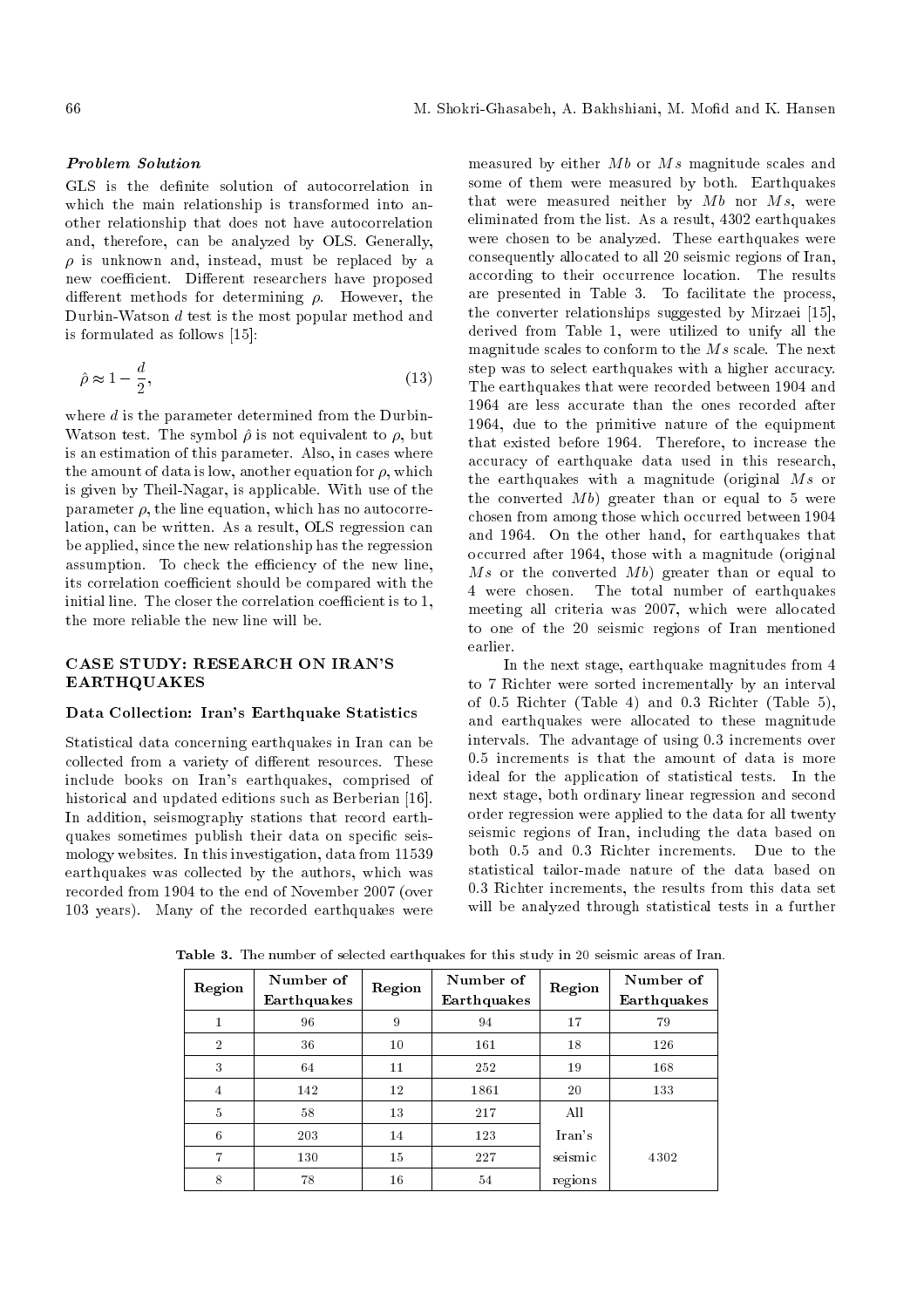|                | Number of Earthquakes with Magnitude Greater |                                     |                |                |                 |                |                  |
|----------------|----------------------------------------------|-------------------------------------|----------------|----------------|-----------------|----------------|------------------|
|                |                                              | than or Equal to a Given Magnitude. |                |                |                 |                |                  |
| Regions        | $\geq 4$                                     | $\geq 4.5$                          | $\geq 5$       | $\geq 5.5$     | $\geq 6$        | $\geq 6.5$     | 7<br>$\geq$      |
| $\mathbf{1}$   | 68                                           | $3\sqrt{2}$                         | $2\sqrt{2}$    | 9              | $\overline{2}$  | $\mathbf{1}$   | $\mathbf 1$      |
| $\overline{2}$ | 22                                           | 11                                  | $\overline{5}$ | $\overline{2}$ | $\overline{2}$  | $\bf{1}$       | $\overline{0}$   |
| 3              | 33                                           | 15                                  | 6              | $\overline{5}$ | 3               | $\overline{2}$ | $\mathbf{1}$     |
| $\overline{4}$ | 69                                           | 44                                  | 21             | 14             | 10              | 6              | $\overline{4}$   |
| 5              | 42                                           | 26                                  | 16             | 13             | 5               | $\overline{2}$ | $\mathbf{1}$     |
| 6              | 86                                           | 44                                  | 28             | 21             | 10              | 3              | $\mathbf 1$      |
| $\overline{7}$ | 61                                           | 40                                  | 25             | 16             | 8               | $\overline{4}$ | $\mathbf{1}$     |
| 8              | 39                                           | 27                                  | 21             | 14             | 9               | 3              | $\mathbf{1}$     |
| 9              | 46                                           | 34                                  | 29             | 18             | 8               | 3              | $\overline{0}$   |
| 10             | 83                                           | 41                                  | 18             | $\overline{7}$ | $\overline{2}$  | $\mathbf{1}$   | $\overline{0}$   |
| 11             | 113                                          | 58                                  | 37             | 21             | 8               | 8              | $\overline{2}$   |
| 12             | 799                                          | 388                                 | 168            | 89             | 22              | 6              | $\boldsymbol{0}$ |
| 13             | 93                                           | 41                                  | 22             | 15             | 6               | $\mathbf{1}$   | 0                |
| 14             | 63                                           | 47                                  | 21             | 12             | 6               | 5              | 3                |
| 15             | 111                                          | 75                                  | 47             | 25             | 18              | 13             | 8                |
| 16             | 26                                           | 22                                  | 15             | 13             | 12              | $\overline{7}$ | $\overline{4}$   |
| 17             | 33                                           | 26                                  | 18             | 11             | $6\phantom{.}6$ | $\bf{1}$       | $\mathbf{1}$     |
| 18             | 73                                           | 58                                  | 36             | 25             | 16              | 8              | $\overline{4}$   |
| 19             | 100                                          | 75                                  | 50             | 33             | 15              | 11             | $\overline{7}$   |
| 20             | 47                                           | 30                                  | 15             | 5 <sup>5</sup> | $\mathbf{1}$    | $\theta$       | 0                |
| All regions    | 2007                                         | 1134                                | 620            | 368            | 169             | 86             | 39               |

Table 4. The number of earthquakes allocated to each seismic area of Iran based on 0.5 Richter increments.

| <b>Table 5.</b> The number of earthquakes allocated to each seismic area of Iran based on 0.3 Richter increments. |  |
|-------------------------------------------------------------------------------------------------------------------|--|
|-------------------------------------------------------------------------------------------------------------------|--|

|                | Number of Earthquakes with Magnitude Greater than or Equal to a Given Magnitude |            |            |            |                |                |                |                |                |                |                |
|----------------|---------------------------------------------------------------------------------|------------|------------|------------|----------------|----------------|----------------|----------------|----------------|----------------|----------------|
| Regions        | $\geq 4$                                                                        | $\geq 4.3$ | $\geq 4.6$ | $\geq 4.9$ | $\geq 5.2$     | $\geq 5.5$     | $\geq 5.8$     | $\geq 6.1$     | $\geq 6.4$     | $\geq 6.7$     | $\geq 7$       |
| $\mathbf{1}$   | 68                                                                              | 45         | 31         | 25         | 15             | 9              | $\overline{4}$ | $\overline{2}$ | $\mathbf{1}$   | $\mathbf{1}$   | $\bf{1}$       |
| $\overline{2}$ | 22                                                                              | 17         | 11         | 8          | $\overline{4}$ | $\overline{2}$ | $\overline{2}$ | $\bf{1}$       | $\mathbf{1}$   | $\mathbf{1}$   | $\Omega$       |
| 3              | 33                                                                              | 22         | 14         | 6          | 5 <sup>5</sup> | 5              | 3              | $\overline{2}$ | $\overline{2}$ | $\mathbf{1}$   | $\bf{1}$       |
| $\overline{4}$ | 69                                                                              | 52         | 35         | 22         | 17             | 14             | 11             | 10             | 6              | 6              | $\overline{4}$ |
| 5              | 42                                                                              | 34         | 25         | 16         | 15             | 13             | $\overline{7}$ | $\overline{4}$ | $\overline{2}$ | $\mathbf{1}$   | $\mathbf{1}$   |
| 6              | 86                                                                              | 60         | 39         | 32         | 24             | 21             | 11             | $\overline{7}$ | $\overline{4}$ | $\overline{2}$ | $\bf{1}$       |
| $\overline{7}$ | 61                                                                              | 53         | 34         | 27         | 19             | 16             | 11             | 6              | 4              | 4              | $\mathbf{1}$   |
| 8              | 39                                                                              | 34         | 27         | 21         | 18             | 14             | 10             | 9              | 5              | $\mathbf{1}$   | $\bf{1}$       |
| 9              | 46                                                                              | 35         | 34         | 30         | 23             | 18             | 10             | 8              | 5              | $\overline{2}$ | $\Omega$       |
| 10             | 83                                                                              | 51         | 40         | 20         | 13             | $\overline{7}$ | 3              | $\overline{2}$ | $\mathbf{1}$   | $\theta$       | $\Omega$       |
| $11\,$         | 113                                                                             | 77         | 57         | 41         | 30             | 21             | 12             | 8              | 8              | 3              | $\overline{2}$ |
| 12             | 799                                                                             | 499        | 363        | 212        | 131            | 89             | 40             | 19             | 8              | $\overline{4}$ | $\Omega$       |
| 13             | 93                                                                              | 53         | 41         | 27         | 19             | 15             | 6              | 6              | 6              | $\mathbf{1}$   | $\overline{0}$ |
| 14             | 63                                                                              | 52         | 37         | 28         | 15             | 12             | 8              | 5              | 5              | 3              | 3              |
| 15             | 111                                                                             | 86         | 65         | 53         | 37             | 25             | 21             | 18             | 13             | 11             | 8              |
| 16             | 26                                                                              | 22         | 20         | 17         | 14             | 13             | 12             | 11             | $\overline{7}$ | 6              | 4              |
| 17             | 33                                                                              | 27         | 23         | 18         | 15             | 11             | 6              | $\overline{4}$ | $\overline{2}$ | $\mathbf{1}$   | $\mathbf{1}$   |
| 18             | 73                                                                              | 62         | 48         | 38         | 30             | 25             | 17             | 11             | 8              | $\overline{7}$ | $\overline{4}$ |
| 19             | 100                                                                             | 90         | 69         | 58         | 42             | 33             | 19             | 14             | 12             | 10             | $\overline{7}$ |
| 20             | 47                                                                              | 39         | 28         | 17         | 9              | 5              | $\overline{2}$ | $\bf{1}$       | $\theta$       | $\theta$       | $\Omega$       |
| All regions    | 2007                                                                            | 1410       | 1041       | 716        | 495            | 368            | 215            | 148            | 100            | 65             | $3\sqrt{9}$    |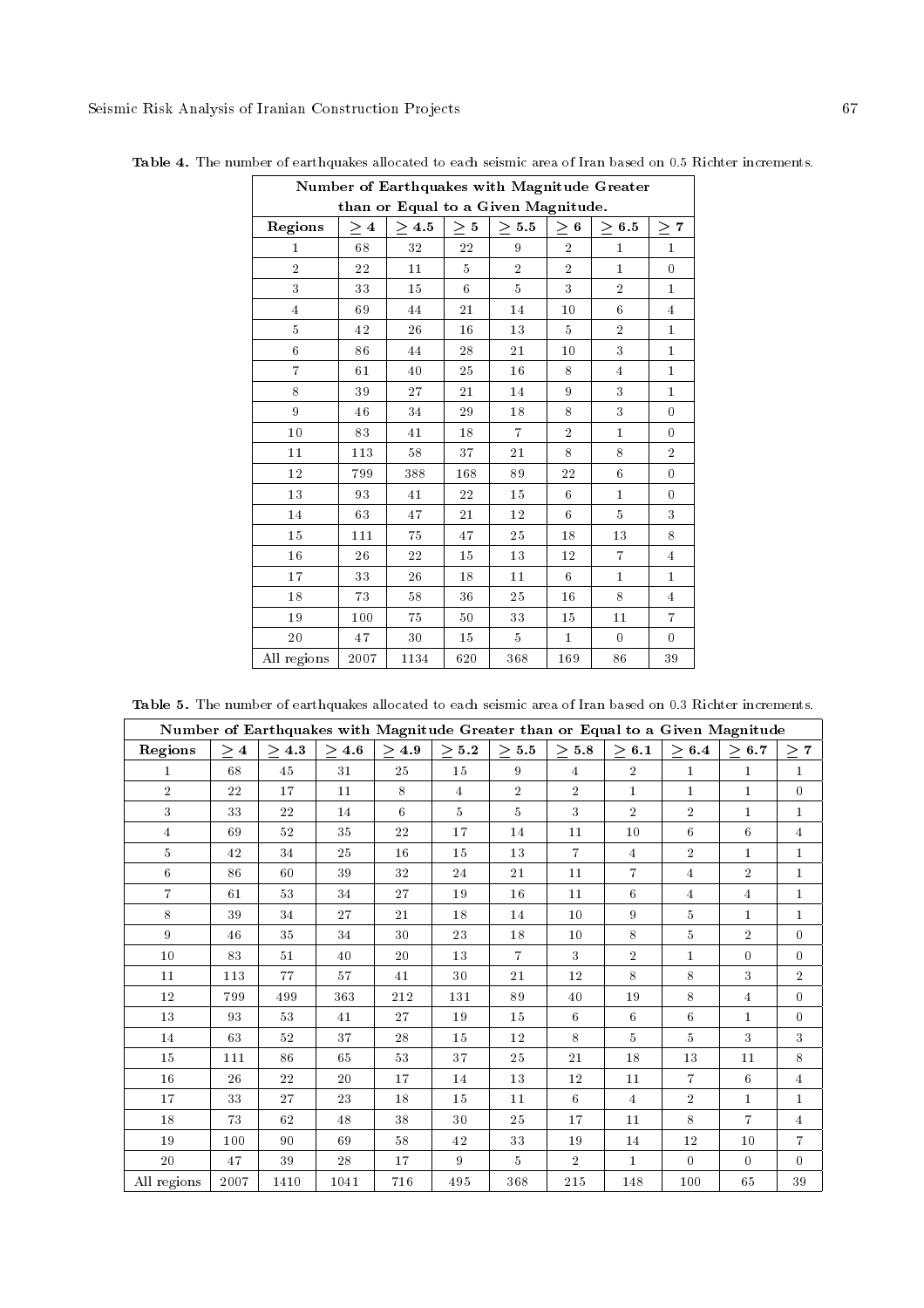section. The results for the data based on 0.5 Richter increments are shown for comparison with the previous research, but will not be analyzed further in this study. In addition, the second order regression operation is introduced for the first time by the authors in this paper.

# Results of OLS and Second Order Regression Operations

Tables 6 and 7 present the Gutenberg and Richter relationship for each area of Iran by means of the Ordinary Least Square method, using the data based on both 0.5 and 0.3 Richter increments. Tables 8 and 9, on the other hand, present the second order regression curves resulting from earthquake data. The curves are obtained by means of the second order regression, with data based on both 0.5 and 0.3 Richter increments.

#### Violation of Linear Regression Assumptions

Once the results of the OLS operation had been obtained for the data based on 0.3 increments, they were

Table 6. Resulting lines from the application of OLS for different seismic areas of Iran based on 0.5 Richter increments.

| Regions        | <b>OLS</b> Regression      | Correlation |
|----------------|----------------------------|-------------|
|                |                            | Coefficient |
| $\mathbf{1}$   | $log(N) = 4.599 - 0.682M$  | 0.959       |
| $\overline{2}$ | $log(N) = 3.413 - 0.533M$  | 0.962       |
| 3              | $log(N) = 3.303 - 0.472M$  | 0.973       |
| $\overline{4}$ | $log(N) = 3.454 - 0.412M$  | 0.991       |
| 5              | $log(N) = 3.895 - 0.543M$  | 0.967       |
| 6              | $\log(N) = 4.490 - 0.613M$ | 0.951       |
| $\overline{7}$ | $log(N) = 4.155 - 0.561M$  | 0.952       |
| 8              | $log(N) = 3.758 - 0.504M$  | 0.917       |
| 9              | $log(N) = 3.621 - 0.458M$  | 0.914       |
| 10             | $log(N) = 5.171 - 0.797M$  | 0.992       |
| 11             | $log(N) = 4.261 - 0.546M$  | 0.967       |
| 12             | $log(N) = 6.356 - 0.836M$  | 0.977       |
| 13             | $log(N) = 4.900 - 0.715M$  | 0.939       |
| 14             | $log(N) = 3.655 - 0.461M$  | 0.982       |
| 15             | $log(N) = 3.574 - 0.383M$  | 0.993       |
| 16             | $log(N) = 2.469 - 0.252M$  | 0.937       |
| 17             | $log(N) = 3.947 - 0.562M$  | 0.914       |
| 18             | $log(N) = 3.628 - 0.418M$  | 0.975       |
| 19             | $log(N) = 3.672 - 0.404M$  | 0.986       |
| 20             | $log(N) = 5.127 - 0.824M$  | 0.944       |
| All regions    | $log(N) = 5.615 - 0.567M$  | 0.995       |

| <b>Table 7.</b> Resulting lines from the application of OLS for |
|-----------------------------------------------------------------|
| different seismic areas of Iran based on 0.3 Richter            |
| increments.                                                     |

|                |                            | Correlation |
|----------------|----------------------------|-------------|
| Regions        | <b>OLS</b> Regression      | Coefficient |
| 1              | $log(N) = 4.692 - 0.697M$  | 0.969       |
| $\overline{2}$ | $log(N) = 3.599 - 0.566M$  | 0.956       |
| 3              | $log(N) = 3.439 - 0.505M$  | 0.965       |
| 4              | $log(N) = 3.368 - 0.397M$  | 0.981       |
| 5              | $log(N) = 4.068 - 0.578M$  | 0.957       |
| 6              | $log(N) = 4.486 - 0.612M$  | 0.964       |
| $\overline{7}$ | $log(N) = 4.047 - 0.538M$  | 0.951       |
| 8              | $log(N) = 3.872 - 0.523M$  | 0.874       |
| 9              | $\log(N) = 3.643 - 0.462M$ | 0.915       |
| 10             | $log(N) = 5.248 - 0.811M$  | 0.990       |
| 11             | $log(N) = 4.381 - 0.569M$  | 0.982       |
| 12             | $\log(N) = 6.435 - 0.849M$ | 0.979       |
| 13             | $log(N) = 4.457 - 0.618M$  | 0.930       |
| 14             | $log(N) = 3.752 - 0.483M$  | 0.983       |
| 15             | $log(N) = 3.559 - 0.381M$  | 0.994       |
| 16             | $log(N) = 2.437 - 0.247M$  | 0.948       |
| 17             | $\log(N) = 3.895 - 0.552M$ | 0.952       |
| 18             | $log(N) = 3.603 - 0.417M$  | 0.985       |
| 19             | $\log(N) = 3.700 - 0.408M$ | 0.986       |
| 20             | $log(N) = 5.130 - 0.820M$  | 0.966       |
| All regions    | $log(N) = 5.614 - 0.566M$  | 0.996       |

statistically tested against variance heteroscedasticity and autocorrelation.

## Variance Heteroscedasticity

To find the existence of data variance heteroscedasticity, the parameter,  $\lambda$ , was determined for each of the 20 seismic regions. This parameter was subsequently compared with  $F$  from the  $F$  distribution (confidence level of 5%). Variance heteroscedasticity was discovered for the data obtained from regions 1, 2, 7, 8, 11, 13, 16, 17 and 18. To solve the problem defined before, four relationships between the variance and mathematical expectation of the squares of residuals (Equations 8 to 11) were examined for each of these regions, which were:

$$
E(u_i^2) = \sigma^2 X_i,
$$
  
\n
$$
E(u_i^2) = \sigma^2 X_i^2,
$$
  
\n
$$
E(u_i^2) = \sigma^2 / X_i,
$$

;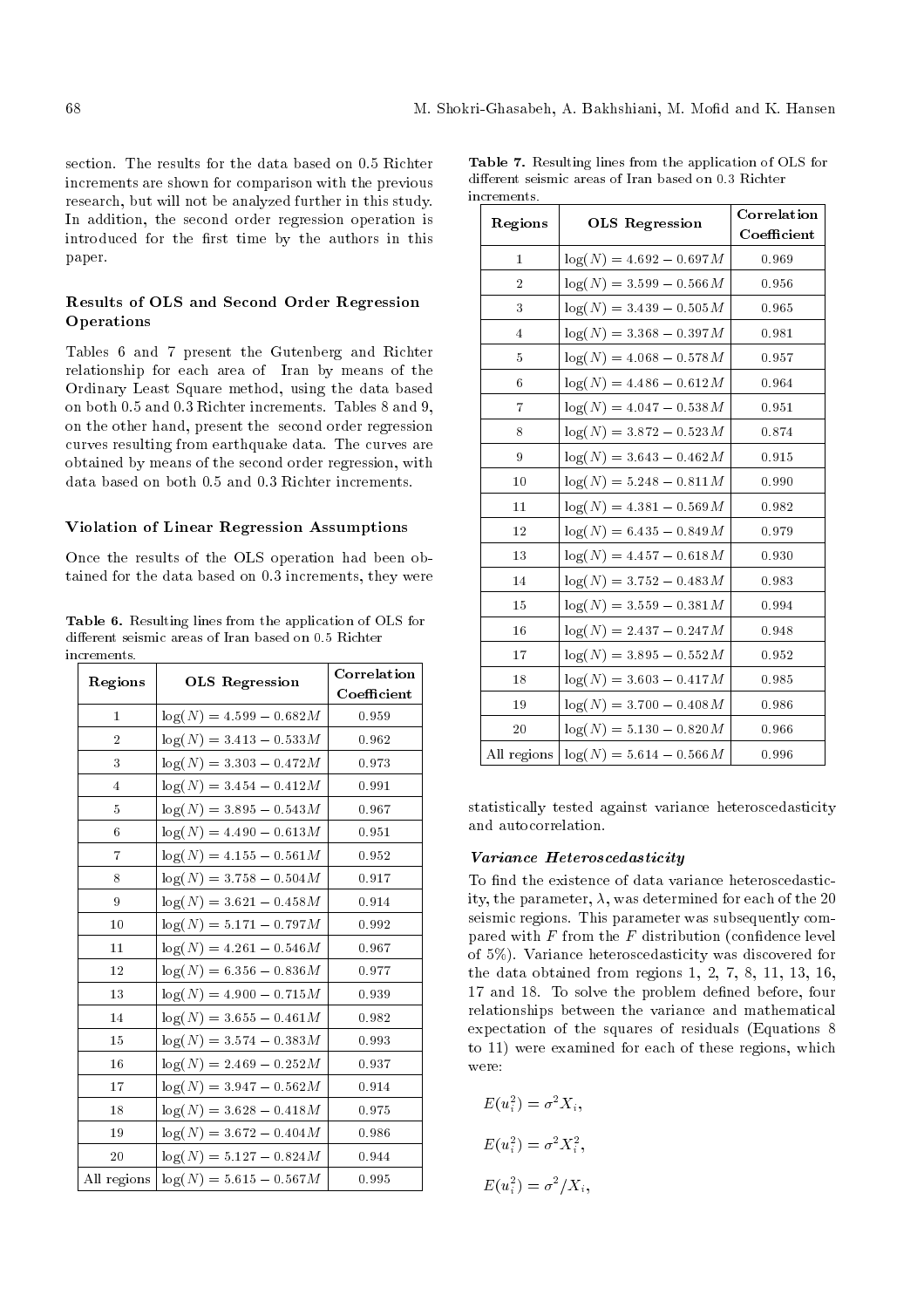| Regions        | <b>Second Order Regression</b>           | Correlation |
|----------------|------------------------------------------|-------------|
|                |                                          | Coefficient |
| $\mathbf{1}$   | $\log(N) = 5.178 - 0.900M + 0.020M^2$    | 0.960       |
| $\overline{2}$ | $\log(N) = 6.039 - 1.560M + 0.098M^2$    | 0.979       |
| 3              | $\log(N) = 4.738 - 1.012M + 0.049M^2$    | 0.981       |
| $\overline{4}$ | $\log(N) = 4.364 - 0.754M + 0.031M^2$    | 0.995       |
| 5              | $\log(N) = 1.041 + 0.530M - 0.098M^2$    | 0.990       |
| 6              | $\log(N) = 0.370 + 0.936M - 0.141M^2$    | 0.988       |
| $\overline{7}$ | $\log(N) = 0.265 + 0.902M - 0.133M^2$    | 0.992       |
| 8              | $\log(N) = -1.060 + 1.308M - 0.165M^2$   | 0.991       |
| 9              | $\log(N) = -1.373 + 1.496 M - 0.186 M^2$ | 0.995       |
| 10             | $\log(N) = 3.791 - 0.257M - 0.051M^2$    | 0.995       |
| 11             | $\log(N) = 2.963 - 0.058M + 0.040M^2$    | 0.972       |
| 12             | $\log(N) = 2.088 + 0.834M - 0.159M^2$    | 0.996       |
| 13             | $\log(N) = -0.130 + 1.252M - 0.190M^2$   | 0.973       |
| 14             | $\log(N) = 4.588 - 0.810M - 0.031M^2$    | 0.980       |
| 15             | $\log(N) = 4.087 - 0.576M + 0.018M^2$    | 0.995       |
| 16             | $\log(N) = 0.886 + 0.343M - 0.054M^2$    | 0.969       |
| 17             | $\log(N) = 0.224 + 0.839M - 0.127M^2$    | 0.949       |
| 18             | $\log(N) = 1.474 + 0.392M - 0.074M^2$    | 0.998       |
| 19             | $log(N) = 3.012 - 0.160M - 0.023M^2$     | 0.989       |
| 20             | $\log(N) = -3.161 + 2.559M - 0.338M^2$   | 0.999       |
| All regions    | $\log(N) = 4.422 - 0.120M - 0.041M^2$    | 0.999       |

Table 8. Resulting second order regression curves for different seismic areas of Iran based on 0.5 Richter increments.

$$
E(u_i^2) = \sigma^2 / X_i^2.
$$

The accuracy of the new lines, resulting from GLS, was determined by their correlation coefficient. Sometimes, one of these assumptions was more accurate than the rest. However, it was also probable that no assumption was more accurate than the original OLS regression line. In this case, the original line would be the `best' regression line.

## Autocorrelation

To investigate the existence of data autocorrelation, the data was examined by the Durbin-Watson d test. The calculated d factor was subsequently compared to  $d_U$ and  $d_L$ , which were obtained from a Durbin-Watson's table with a confidence level of  $5\%$ . In accordance with Table 2, data from regions 5, 6, 9, 12 and 17 have autocorrelation, and need to be investigated. To solve this issue, the Theil-Nagar  $\rho$  parameter was applied and new lines were produced by means of the GLS operation. Again, the new lines were compared with the original regression lines, in regard to their correlation coefficient.

# The `Best' Regression Lines of Iran's Seismic Regions

To complete the research, for each seismic region of Iran, the 'best' regression line was chosen from among all possible alternatives, in regard to their correlation coefficient. As explained before, the closer the correlation coefficient is to 1, the more precise the regression line is. In this comparison, all regression lines resulting from the OLS and GLS operations, which are concerned with solving either variance hetroscedasticity or autocorrelation, were taken into account. All these lines were resulted from regression operations on data based on 0.3 Richter magnitude increments. Finally, the `best' regression lines for all Iran's seismic regions are presented in Table 10.

#### Application of the Poisson Distribution

By using the `best' regression line in conjunction with the Poisson distribution, the probability of an earthquake occurrence of a certain  $Ms$  magnitude over a fixed time period can be determined.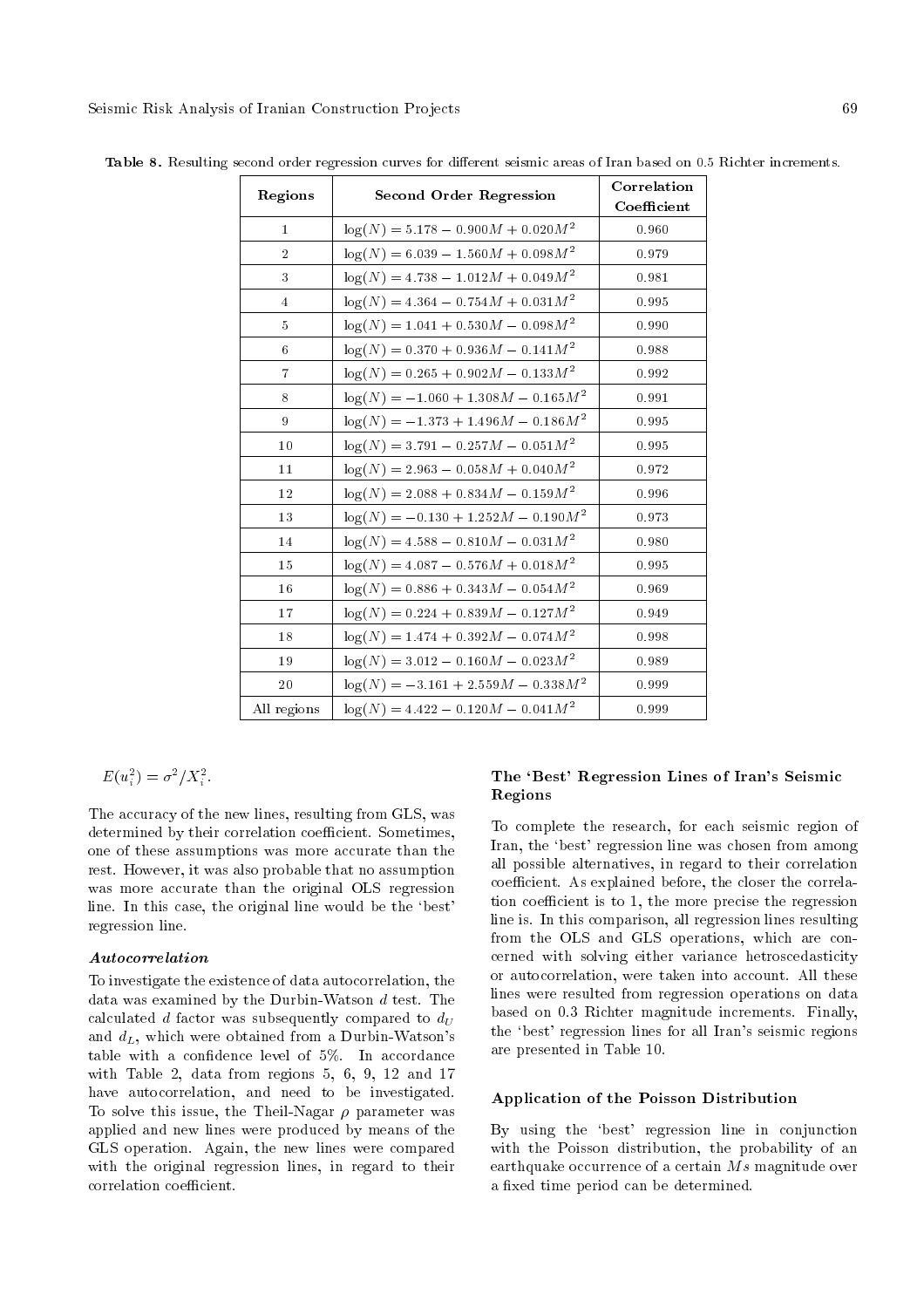| Regions        | <b>Second Order Regression</b>         | <b>Correlation Coefficient</b> |
|----------------|----------------------------------------|--------------------------------|
| $\bf{1}$       | $\log(N) = 4.758 - 0.723M + 0.002M^2$  | 0.969                          |
| $\sqrt{2}$     | $\log(N) = 6.239 - 1.579M + 0.095M^2$  | 0.972                          |
| 3              | $\log(N) = 5.467 - 1.265M + 0.069M^2$  | 0.978                          |
| $\overline{4}$ | $\log(N) = 4.620 - 0.866M + 0.043M^2$  | 0.989                          |
| $\overline{5}$ | $\log(N) = 0.903 + 0.609M - 0.108M^2$  | 0.980                          |
| 6              | $\log(N) = 0.754 + 0.786M - 0.127M^2$  | 0.993                          |
| $\overline{7}$ | $\log(N) = 1.168 + 0.541M - 0.098M^2$  | 0.974                          |
| $\,8\,$        | $\log(N) = -1.637 + 1.541M - 0.188M^2$ | 0.953                          |
| 9              | $\log(N) = -1.127 + 1.369M - 0.171M^2$ | 0.988                          |
| 10             | $\log(N) = 2.831 + 0.140M - 0.091M^2$  | 0.996                          |
| $1\,1$         | $\log(N) = 2.674 + 0.071M - 0.058M^2$  | 0.989                          |
| 12             | $\log(N) = 2.140 + 0.800M - 0.154M^2$  | 0.998                          |
| 13             | $\log(N) = 2.083 + 0.293M - 0.085M^2$  | 0.940                          |
| 14             | $\log(N) = 4.072 - 0.586M + 0.007M^2$  | 0.984                          |
| 15             | $\log(N) = 4.048 - 0.564M + 0.017M^2$  | 0.996                          |
| 16             | $\log(N) = 0.930 + 0.318M - 0.051M^2$  | 0.977                          |
| 17             | $\log(N) = 0.305 + 0.794M - 0.122M^2$  | 0.984                          |
| 18             | $\log(N) = 2.138 + 0.132M - 0.050M^2$  | 0.995                          |
| 19             | $\log(N) = 3.215 - 0.226M - 0.017M^2$  | 0.987                          |
| 20             | $\log(N) = -1.103 + 1.695M - 0.249M^2$ | 0.998                          |
| All regions    | $\log(N) = 4.514 - 0.154M - 0.037M^2$  | 0.999                          |

Table 9. Resulting second order regression curves for different seismic areas of Iran based on 0.3 Richter increments.

# A Problem: Finding an Earthquake Occurrence Probability

In the following analysis, we assume a project is to be undertaken in a given city in Western Azerbaijan, within seismic region 18 in Iran and is designed based on a 6.7 Richter earthquake. The designers and managers intend to find out the possibility of an earthquake with a magnitude of 6.7 Ms Richter targeting the project within its life expectancy of 30 years.

# The Solution by Means of the 'Best' Regression Line

To find the solution, we need to find the value of  $N$ from the 'best' regression line of region 18. According to Table 10, the `best' regression line is calculated as follows:

$$
\log(N) = 3.603 - 0.417~M.
$$

Therefore:

$$
\log(N) = 3.603 - 0.417 \times 6.7 \to \log(N)
$$

$$
= 0.8091 \to N = 6.44.
$$

As suggested by Bargi [1], N must be divided by 100 to be placed within the Poisson distribution. Thus:

$$
N = 0.0644,
$$
  
\n
$$
P_T(t) = 1 - e^{-Nt},
$$
  
\n
$$
P_T(t) = 1 - e^{-(0.0644)(30)} \rightarrow P_T(t) = 0.855.
$$

The result from the calculations shows that the possibility of an earthquake occurrence with a magnitude of 6.7 Richter in the 18th region, over 30 years, is 85.5%, which would be considered very crucial by decision makers. As a result, this fact should be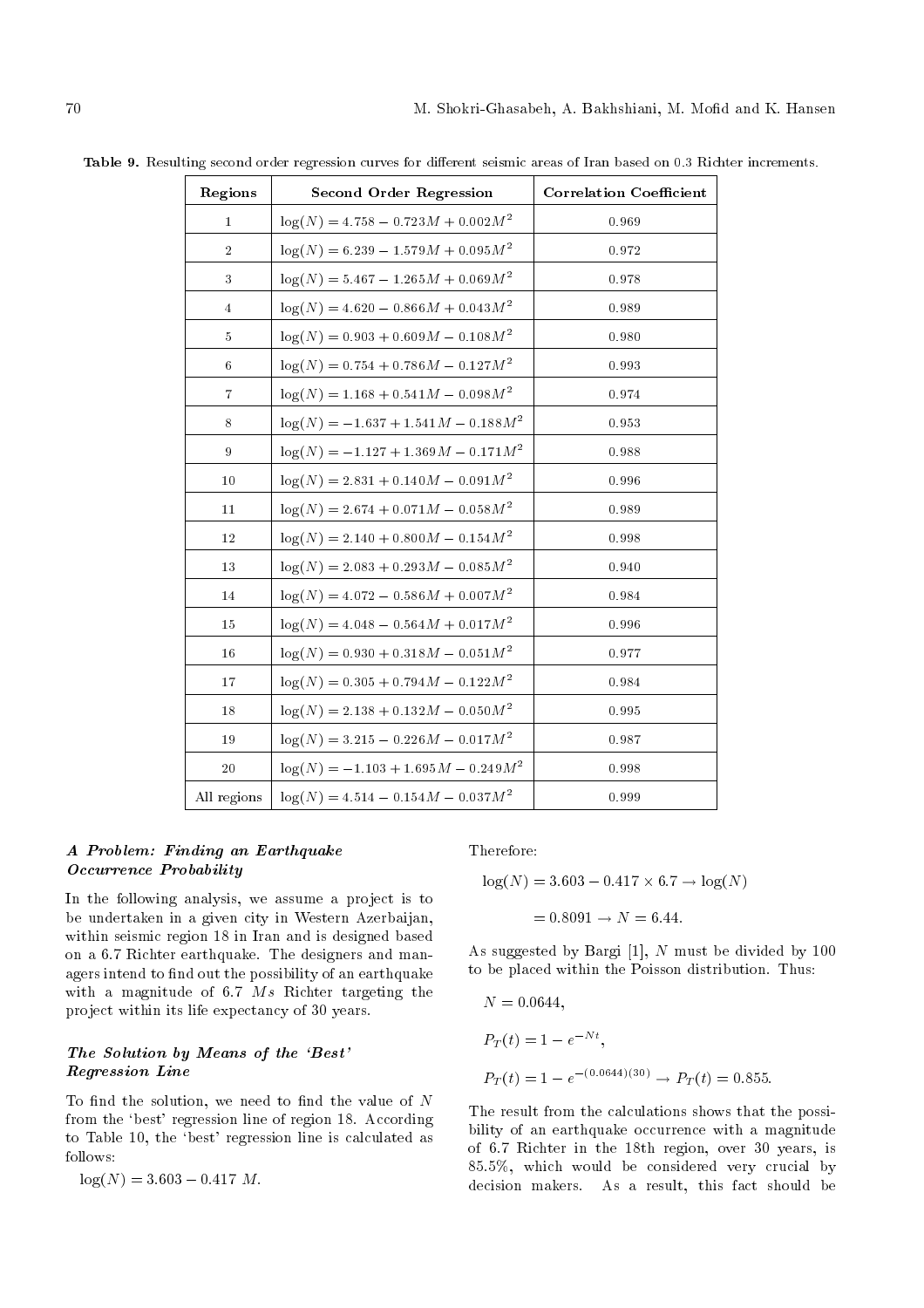| Regions        | The 'Best' Line            | <b>Correlation Coefficient</b>          |
|----------------|----------------------------|-----------------------------------------|
| $\bf{1}$       | $\log(N) = 4.692 - 0.697M$ | 0.969                                   |
| $\sqrt{2}$     | $log(N) = 3.684 - 0.582M$  | 1.011(Het $\sigma \sim X^2$ )*          |
| 3              | $log(N) = 3.439 - 0.505M$  | 0.965                                   |
| $\overline{4}$ | $log(N) = 3.368 - 0.397M$  | 0.981                                   |
| 5              | $\log(N) = 4.068 - 0.578M$ | 0.957                                   |
| 6              | $\log(N) = 4.486 - 0.612M$ | 0.964                                   |
| 7              | $\log(N) = 4.120 - 0.551M$ | 0.998(Het $\sigma \sim (1/X^2)$ )       |
| 8              | $\log(N) = 4.012 - 0.548M$ | 0.959(Het $\sigma \sim (1/X^2)$ )       |
| 9              | $log(N) = 3.643 - 0.462M$  | 0.915                                   |
| 10             | $\log(N) = 5.248 - 0.811M$ | 0.990                                   |
| 11             | $log(N) = 4.424 - 0.577M$  | 1.009(Het $\sigma \sim (1/X^2)$ )       |
| 12             | $\log(N) = 6.435 - 0.849M$ | 0.979                                   |
| 13             | $\log(N) = 4.509 - 0.627M$ | 0.958(Het $\sigma \sim (1/X^2)$ )       |
| 14             | $\log(N) = 3.752 - 0.483M$ | 0.983                                   |
| 15             | $log(N) = 3.559 - 0.381M$  | 0.994                                   |
| 16             | $\log(N) = 2.475 - 0.253M$ | 1.001(Het $\sigma \sim (1/X^2)$ )       |
| 17             | $\log(N) = 3.986 - 0.568M$ | $1.008(\text{Het }\sigma \sim (1/X^2))$ |
| 18             | $\log(N) = 3.603 - 0.417M$ | 0.985                                   |
| 19             | $\log(N) = 3700 - 0.408M$  | 0.986                                   |
| $20\,$         | $\log(N) = 5.130 - 0.820M$ | 0.966                                   |
| All regions    | $log(N) = 5.614 - 0.566M$  | 0.996                                   |

Table 10. The 'Best' regression line of Iran's seismic regions.

\* Het means the line is resulted from the application of GLS to solve heteroscedasticity.

taken into consideration when this project is being undertaken.

# The Solution by Means of the Second Order Regression Curve

In the case of using the second order regression curve, which is not as accurate as the 'best' line, in regard to its correlation coefficient, the result is as follows:

$$
log(N) = 2.138 + 0.132M - 0.050M^{2} log(N)
$$
  
= 2.138 + 0.132 × 6.7 - 0.050 × 6.7<sup>2</sup>,  

$$
log(N) = 07779 \rightarrow N = 6.00 \rightarrow N = 0.06,
$$
  

$$
P_T(t) = 1 - e^{-Nt},
$$

$$
P_T(t) = 1 - e^{-(0.06)(30)} \rightarrow P_T(t) = 0.835.
$$

#### Interpretation of Results

A comparison between the results from the application of both the regression line and second order regression curve are presented in Figure 2. Generally, the result from application of the second order regression validates the previous solution from application of the `best' regression line. It is shown that either of these methods is applicable, since the difference between the results is negligible. On the other hand, the linear regression line has been tested with statistical methods against heteroscedasticity and auto-correlation, while the second order curve is typical and untested. As a result, the authors suggest that the 'best' line is more reliable than the second order curve because it has been optimized in this research.

Finally, the result, which is a coefficient, can be considered as the earthquake occurrence risk for a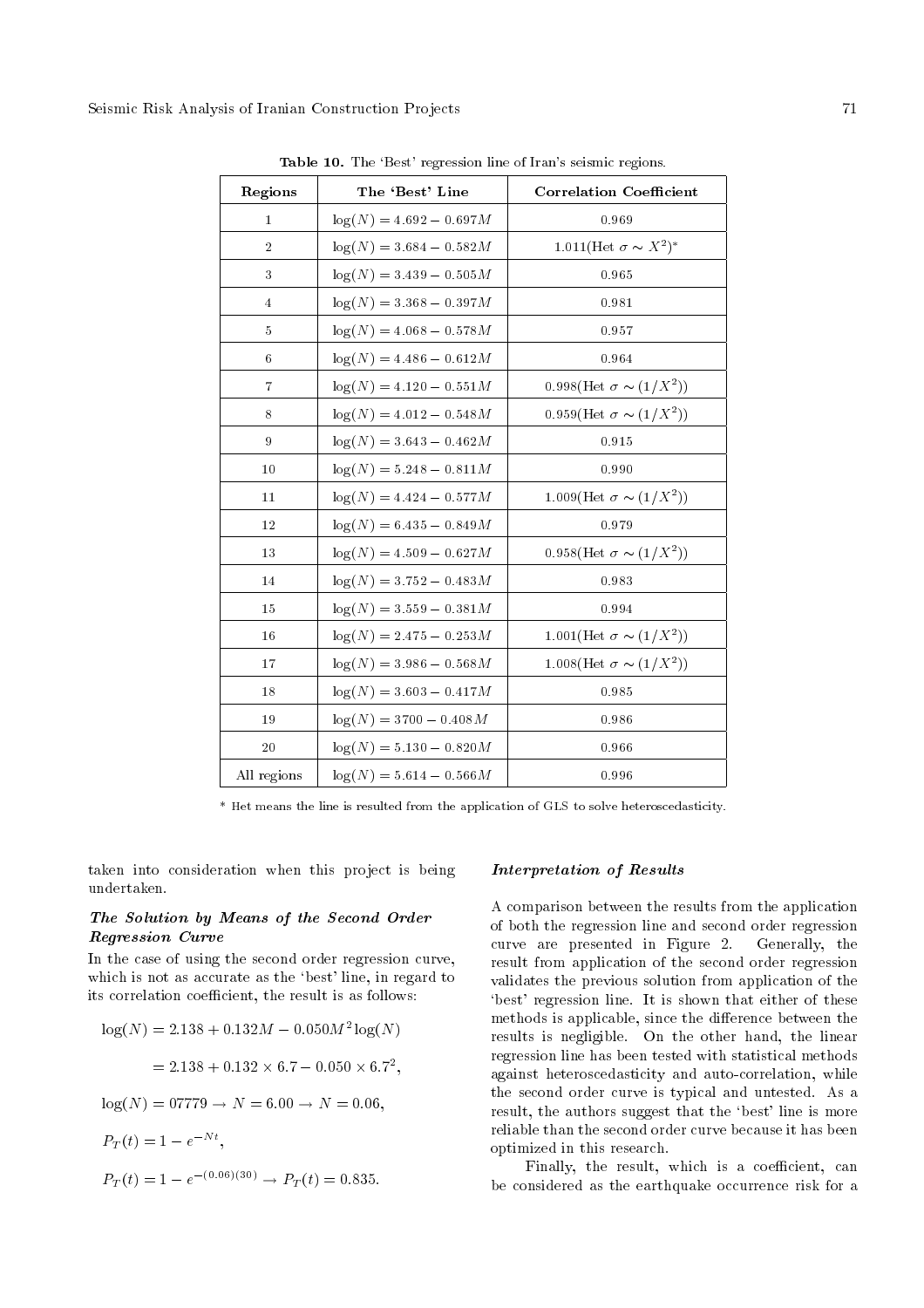

Figure 2. Comparison between the results of the 'best' regression line and the second order regression curve in the aforementioned example.

particular project. It should be taken into account that the result will vary for projects undertaken in another region of Iran, even when they are designed based on the same magnitude of earthquake due to the difference between `best' lines.

## **SUMMARY**

Statistical research on natural hazards influencing a project, which include earthquakes and floods as the most important in Iran, must be continually updated. In general, the absence of this type of research, which should be undertaken by a construction management researcher, will result in a lack of mutual understanding between engineers and managers. Therefore, construction managers are encouraged to scientically analyze the natural risks pertaining to each project, in order to obtain better standards by which to evaluate their projects and support their decisions. In this research, the possibility of an earthquake occurrence during the life time of a particular project is determined. This is achieved by applying the Gutenberg-Richter linear relationship in conjunction with the Poisson distribution. To find the `best' linear relationship between the magnitude of an earthquake and the number of its occurrence, the Ordinary Least Square (OLS) regression is used. The results are checked against two linear regression assumption violations: variance heteroscedasticity and autocorrelation. Generalized Least Square (GLS) is applied to solve the problem, once the possible violation has been diagnosed. As a result, the design earthquake occurrence risk can be determined for a given construction project in a specic location in Iran. This is achieved through application of the Poisson distribution, together with the 'best' regression line,

and by knowing the design earthquake's magnitude and project life time.

## FURTHER STUDIES

Below are some alternatives and recommendations for undertaking further research.

- 1. Using another relationship to relate the magnitude of an earthquake with the number of that earthquakes' occurrence during a fixed time, instead of the Gutenberg-Richter linear relationship applied in this research.
- 2. Providing other relationships, which include new parameters other than "magnitude" and "number of earthquake occurrences", i.e. duration of an earthquake, length of a fault and so forth.
- 3. Analyzing more unied data, which are measurable under the same scale, i.e.  $Mw$ .
- 4. Applying more statistical tests, in order to increase the scientic validity of the research.
- 5. Using other distributions, such as the Gamble distribution, instead of the Poisson distribution used in this research.

#### **REFERENCES**

- 1. Bargi, K., Fundamentals of Earthquake Engineering, Tehran University Publisher (2000).
- 2. Fattahi, M., Nazari, H., Bateman, M.D., Meyer, B., Sebrier, M., Talebian, M., Le Dortz, K., Foroutan, M., Ahmadi Givi, F. and Ghorashi, M. "Refining the OSL age of the last earthquake on the Deshir fault, central Iran", Quaternary Geochronology (2009), doi: 10.1016/j.quageo.2009.04.005